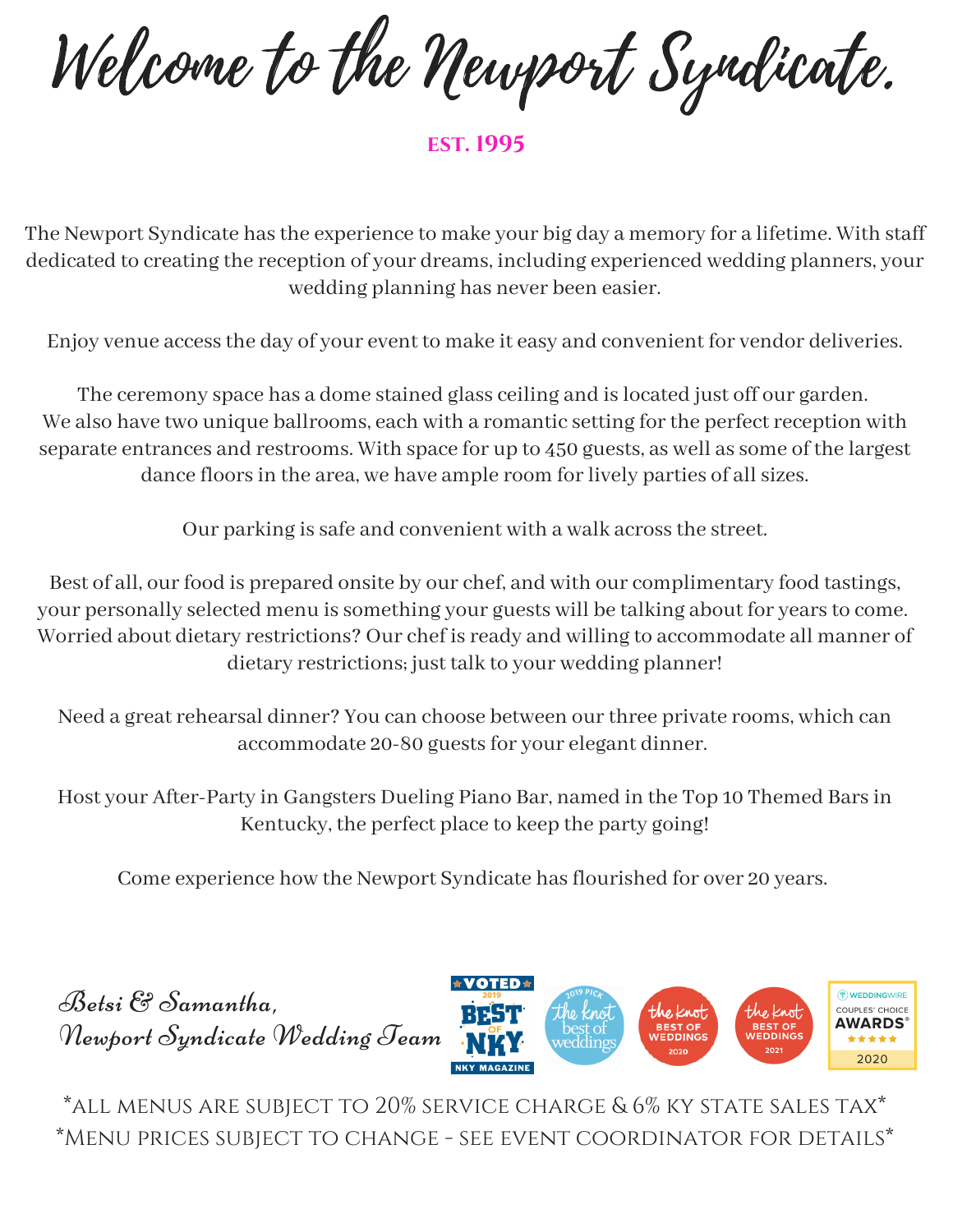Amenities

5 Hour Room Rental Unlimited Coffee, Tea, Soft Drinks 4 Hour Wedding Bar Package Domestic Beer, House Wine, Well Brand Cocktails Champagne Toast for Bridal Party Signature Cocktail 2 Appetizers Buffet or Plated Dinners Availability to Accommodate Any Dietary Restrictions Use of our Linens and China (Black or White Table Cloths; Black or White Chair Covers; Skirting; Your Choice of Napkin Color) 2 Complimentary Styles of Centerpiece 3 Votive Candles on Each Table Complimentary Toasting Flute Rental Complimentary Cake Knife and Server Rental Complimentary Cake Cutting and Plating Set-Up and Cleanup All Day Accessto Space Day of Event Event Coordinator to Assist with your Details All Staffing Included Bartenders, Servers, and Event Manager Complimentary Wedding Tastings Indoor Ceremony Space for up to 200 Guests Discounted Rehearsal Dinner **V** WEDDINGWIRE **\*VOTED\*** COUPLES' CHOICE the knot **AWARDS** Open House every Saturday from 11am-3pm . . . . . Upgraded WirelessInternet in Every Space 2020

\*all menus are subject to 20% service charge & 6% ky state sales tax\* \*menu prices subject to change - see event coordinator for details\*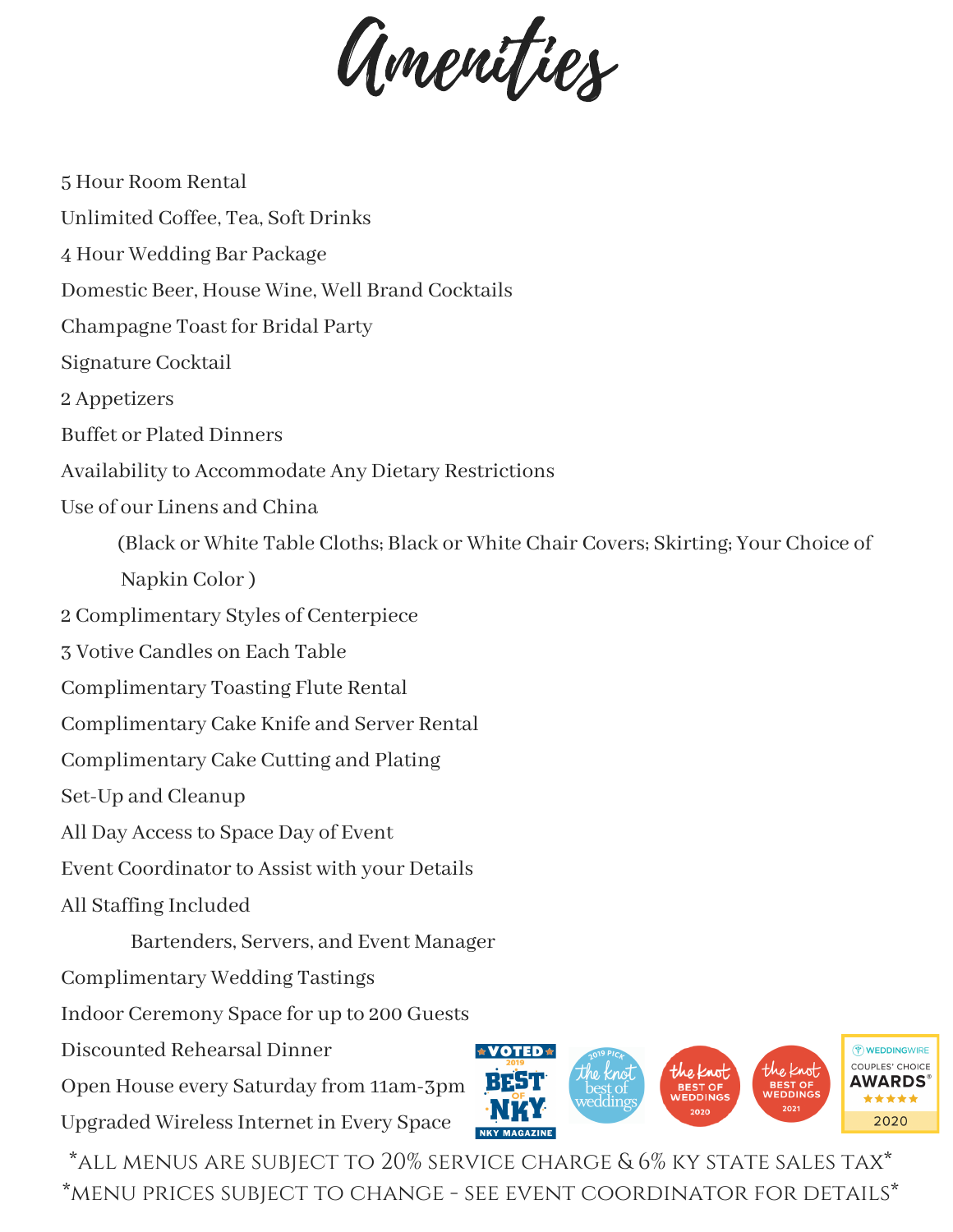Flamingo Package

# **4 hour open bar to include:**

Budweiser, Bud Light, Miller Lite, Coors Light, Michelob Ultra Merlot, Chardonnay, White Zinfandel Vodka, Gin, Rum, Bourbon, Scotch, Triple Sec, Amaretto Signature Cocktail

# **appetizers**

(Choose 2)

Italian or Bourbon Meatballs Tomato or BLT Bruschetta Vegetable Spring Rolls Pimento Mac'n'Cheese Fritters Spanakopita Beef Frank'n'Blanket

# **BUFFET**

Our buffetsinclude Garden Salad with Ranch and House Dressing, as well as Fresh Dinner Rolls and Butter.

Carving Board (Choose 2)

Top Round Beef Roasted Turkey Honey Glazed Ham

Entrée (Choose 1) Chicken Diablo Chicken Marsala Parmesan Chicken Baked Tilapia

Buffet Dinner Side Items(Choose 3)

Fresh Green Beans Country Green Beans Glazed Baby Carrots Garlic Whipped Potatoes Baked Sweet Potato Casserole

Vegetable Medley Broccoli & Cheese Casserole Wild Rice Pilaf Pasta Alfredo

**friday: \$49.95 per person saturday: \$59.95 per person sunday: \$54.95 per person**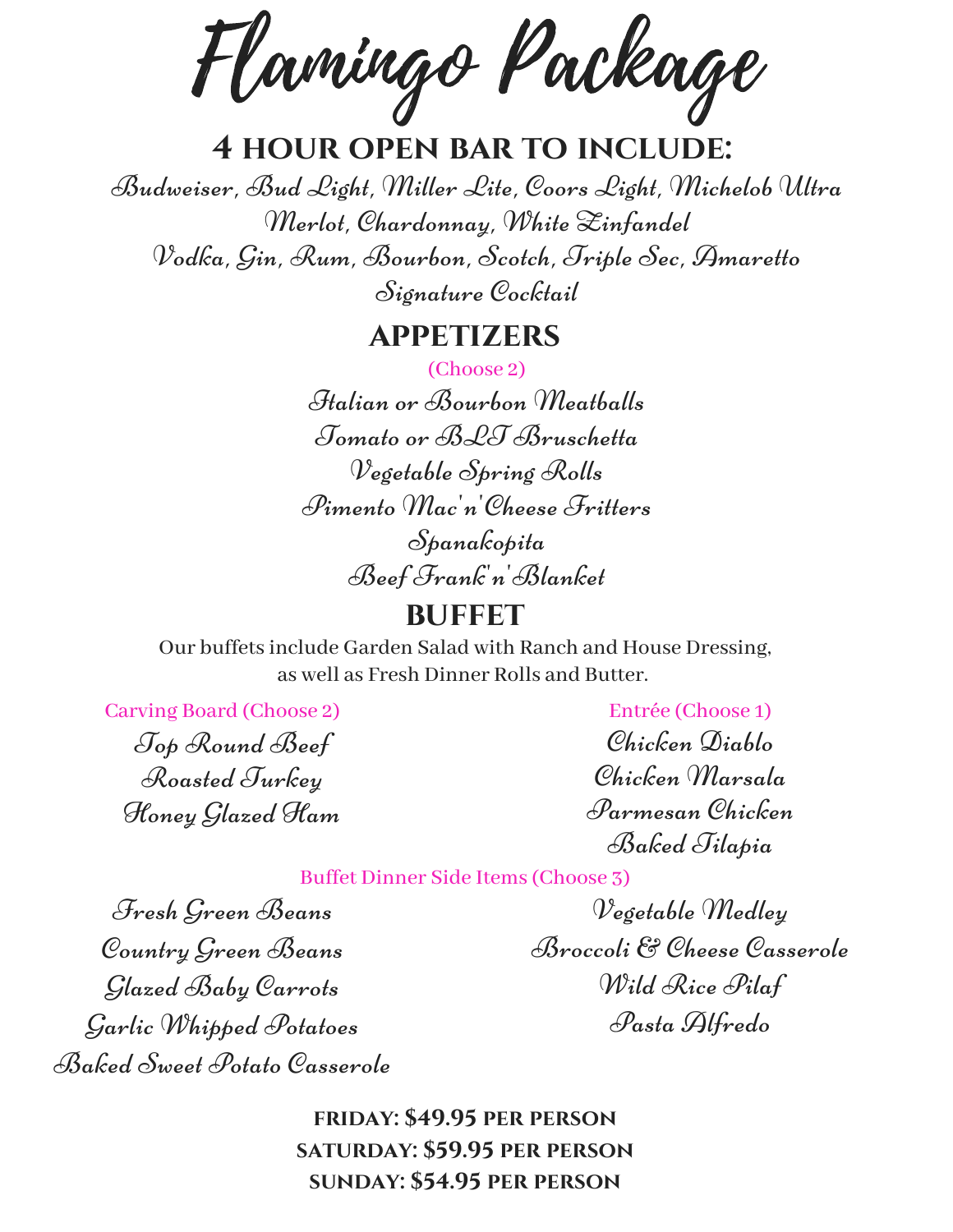Classic Syndicate Package

# **4 hour open bar to include:**

Budweiser, Bud Light, Miller Lite, Coors Light, Michelob Ultra, Yuengling Merlot, Chardonnay, Pinot Grigio, White Zinfandel Vodka, Gin, Rum, Bourbon, Scotch, Triple Sec, Amaretto

Signature Cocktail

# **appetizers**

(Choose 2)

Assorted Mini Quiche Provolone Stuffed Mushrooms Crab Cakes Crispy Asparagus & Asiago Candied Apple & Pork Belly Skewers Honey Sriracha Chicken Meatballs

# **BUFFET**

Our buffetsinclude Garden Salad with Ranch and House Dressing, as well as Fresh Dinner Rolls and Butter.

Carving Board (Choose 2)

Beef Tenderloin or Prime Rib Bourbon Porkloin Roasted Turkey

Entrée (Choose 1)

Champagne Chicken Chicken Capone Salmon with Herb Butter

Buffet Dinner Side Items(Choose 3)

Fresh Green Beans Country Green Beans Glazed Baby Carrots Garlic Whipped Potatoes Baked Sweet Potato Casserole

Vegetable Medley Broccoli & Cheese Casserole Wild Rice Pilaf Pasta Alfredo

**friday: \$55.95 per person saturday: \$65.95 per person sunday: \$60.95 per person**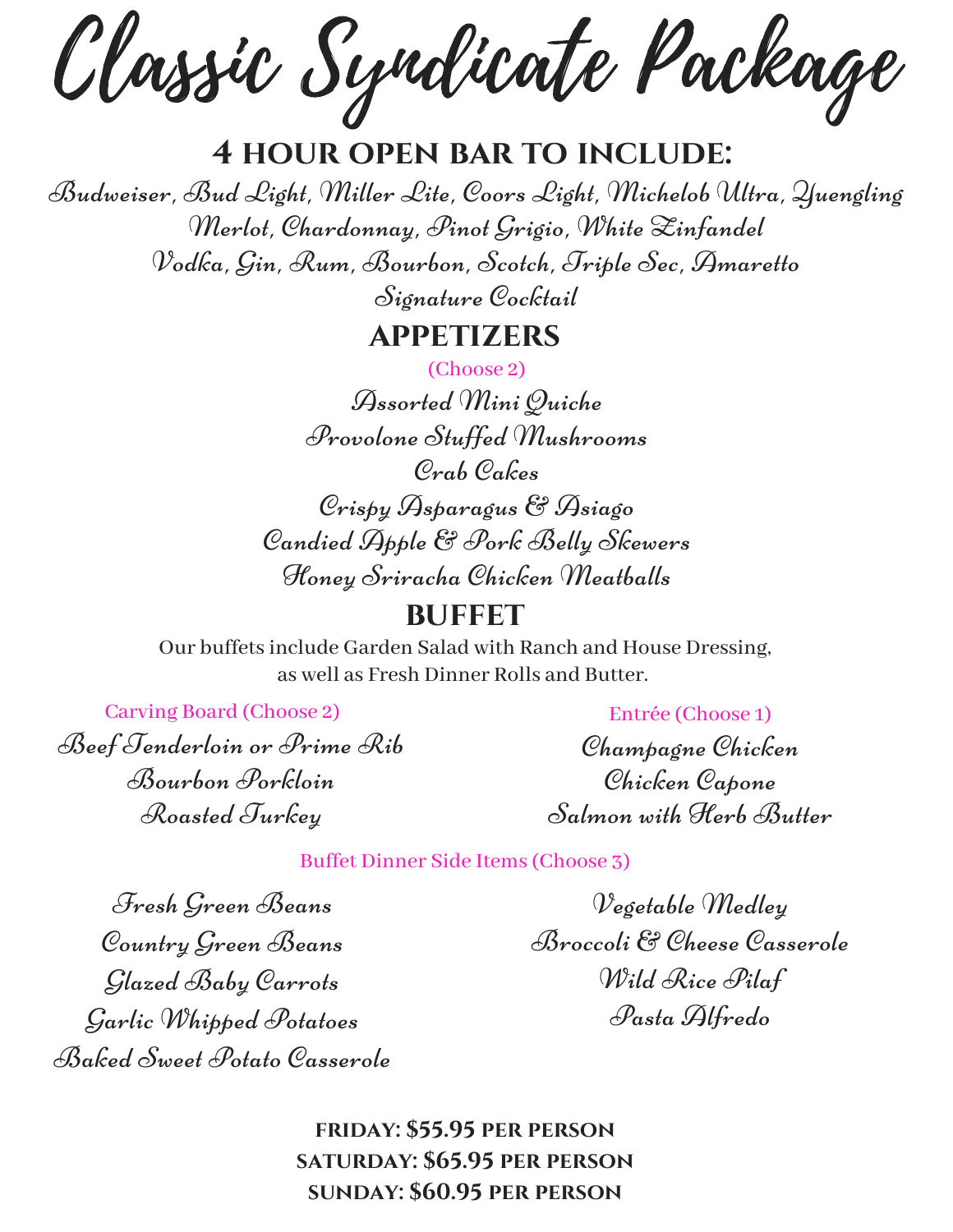Sit Down Dinners

All entréesinclude Bar Package, Butler Passed Appetizers, Garden Salad served Family-Style and Tossed in Italian Dressing, Fresh Dinner Rolls, Garlic Whipped Potatoes, & Fresh Seasonal Vegetables. Maximum of 2 Choices.

Can't decide? Combine two favorites with our Dinner Duet and pair a 6 oz. portion of Filet Mignon with one of our signature chicken dishes for just \$69.95 per person!

**champagne chicken \$51.95 per person**

Lightly Breaded Chicken Breast Sautéed in Butter and Topped with our Signature Champagne Cream Sauce.

#### **chicken marsala \$52.95 per person**

Lightly Breaded Chicken Breast Sautéed in Butter with a Sweet Marsala Wine and *Mushroom* Sauce.

### **chicken capone \$52.95 per person**

Chicken Breast Sautéed with Artichokes, Tomatoes, Black Olives, and Mushrooms in a Lemon Butter Sauce.

# **salmon with herb butter \$56.95 per person** Grilled Salmon Filet Topped with our Herb Butter.

# **prime rib (10 oz. portion)**

**\$62.95 per person** Prime Rib Slow-Roasted to Perfection and Served with a Jus.

# **vegetarian lasagna \$52.95 per person**

A Blend of Seasonal Vegetables and Cheese Layered with Noodles and Marinara Sauce.

# **filet mignon (8 oz. portion) \$62.95 per person** Center Cut Tenderloin Seasoned and

Grilled to Perfection.

# **vegan stuffed portabella mushrooms \$52.95 per person**

Vegan Portabella Mushrooms Stuffed with a Mediterranean Black Bean Mixture, Served atop a Bed of Sautéed Spinach.

#### **separate children's menu available at \$20.00 per child**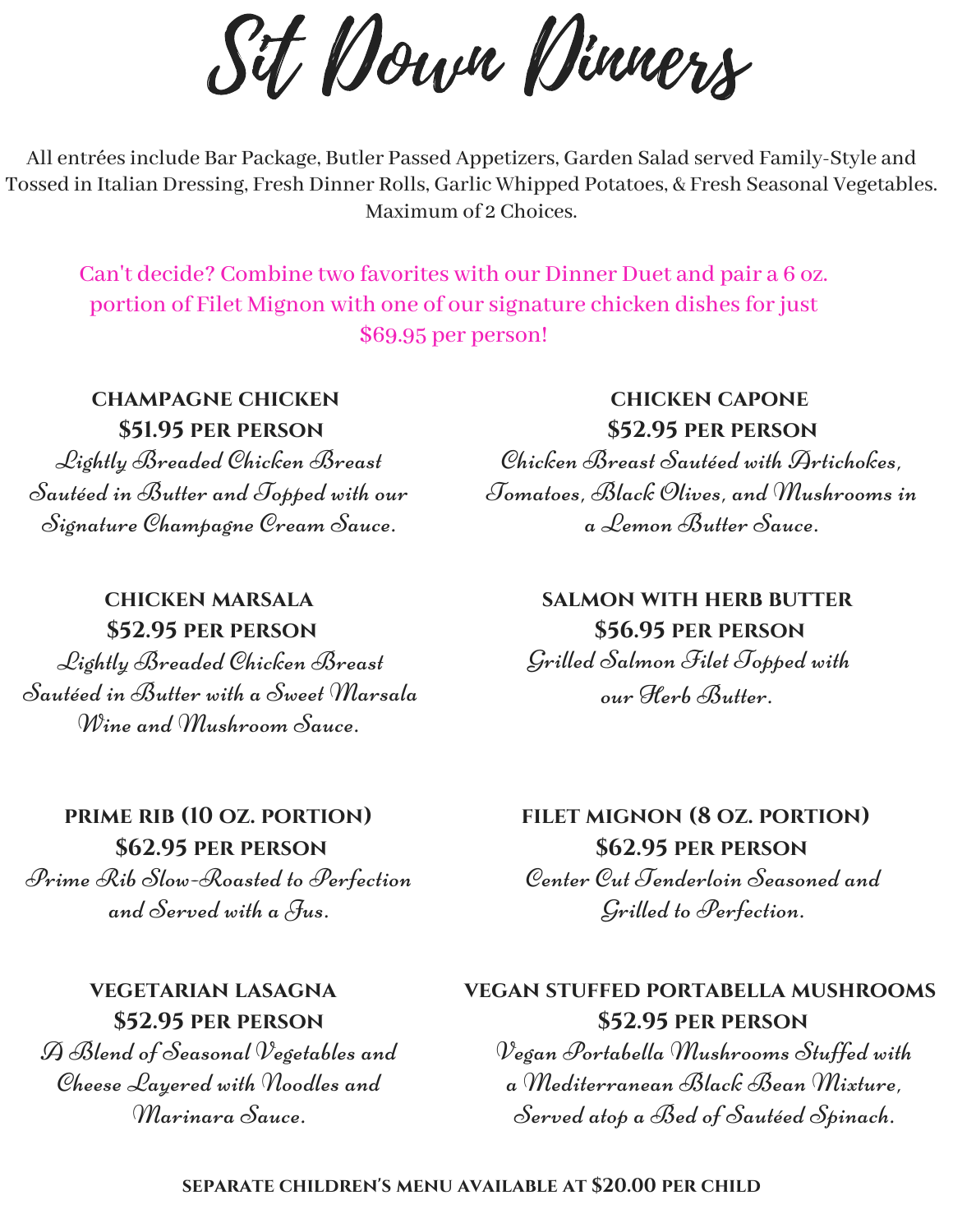Upgrade Options

#### **bar upgrades**

**add call brand liquors for \$7.00 per person** Tito's, Beefeater, Bacardi, Captain Morgan, Jim Beam, Seagrams7, José Cuervo, J&B Scotch, DeKuyper Schnapps (Peach, Apple, Razz)

**add premium brand liquors for \$9.00 per person**

Grey Goose, Tanquerey, Jack Daniels, Makers Mark, Crown Royal, Baileys, Kahlua, Dewars, Corona

#### **Upgrade by the bottle available**

Ask your Event Coordinator about Bar Customizations.

#### **appetizer upgrades**

**additional appetizers at \$2.95 per piece**

Sirloin, Bacon & Gorgonzola Skewer Goat Cheese & Honey Phyllo Triangle Bacon Wrapped Scallops Tuscan Ratatouille Tart

**syndicate display at \$5.95 per person**

An Assortment of Cheeses, Fresh Fruit, & Seasonal Vegetables Served with Dips & Crackers.

#### **late night food**

**build-your-own nacho/taco bar (\$4.95 per person)**

Nacho Cheese, Taco Meat, Tomatoes, Onions, Shredded Cheese, Salsa, Tortilla Chips and Soft Tortilla Shells

> **tenders & tots station (\$4.95 per person)** Chicken Tenders & Tator Tots with Assorted Dipping Sauces

**dixie chili coney station (\$2.25 per coney - 80 coney min.)** Dixie Chili's Classic Coneys in a Build-Your-Own Format.

**customizable mac'n'cheese bar (\$3.95 per person)**

Mac'n'Cheese served in martini glasses with assorted toppings.